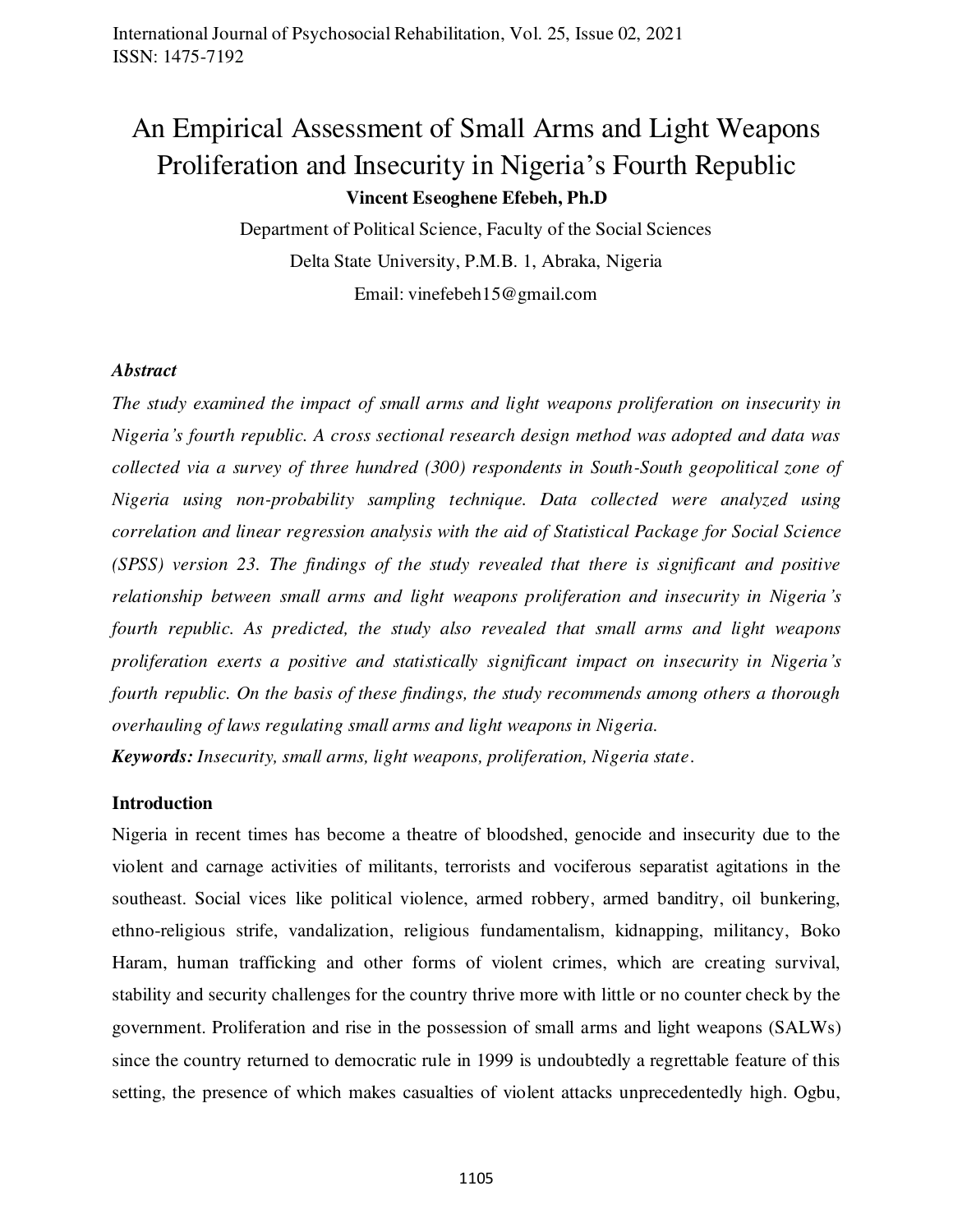Ereke, James and Yusufu (2017:19) affirm that "violent bahaviour does not necessarily begin with arms, but it swells dramatically when arsenals are available. Particularly in already volatile environments endemic with poverty, mistrust or injustice and absence of governmental structures.

In support of the above, Kevin (2007:23) rightly posits that "small arms and light weapons proliferation is acclaimed to be the major security challenge to people, societies and states globally, fueling insurgency, human trafficking and drugs, terrorism, organized crimes, internal insurrections and civil wars, posing obstacles to sustenance of stable peace and security". This trend especially in Nigeria is attributed to the weakness and fragile nature of the state and her attendant failure to deliver good governance. The Nigerian government has failed to provide a secured and safe environment for lives, properties and the conduct of economic activities since 1999 to date (Osawe, 2015; Abiodun, Ayo-Adeyekun, Onafowora & Nwannenaya, 2018), this argument is still forceful today. With the lingering security challenges and the inability of the security apparatus of the government to guarantee safety and security in the country, the question that borders everyone in Nigeria today is that can there be security? Is security of lives and properties achievable? Apparently, the security situation in Nigeria remained insurmountable and many scholars have argued that government at all levels has not done enough by not confronting the situation head on and dealing with it decisively (Okeke & Oji, 2014; Osawe, 2015; Oko, Ufomba & Benjamin 2018). Others have argued that the situation has a political undertone or inclination calculated to serve the interest of certain political gods, who have been dissatisfied and disgruntled about the political manifestations in the country (Achumba, Ighomereho & Akpor-Robaro, 2013; Awojobi, 2017; Okeke & Oji, 2014; Osawe, 2015; Soetan, 2017; Jacob, Isaya & Ado, 2019).

ACRL (2010:27) in support of the foregoing posits that "small arms and light weapons are responsible for the majority of battle-related conflict deaths - an estimated 60 - 90 percent of all direct conflict victims are killed with firearms. Large numbers of men, women, older people and children die indirectly from the effect of armed conflicts, ruined health and security infrastructures, disease and famine. In addition, many more people are made refugees or are internally displaced, injured or abused due to arms fuel conflicts". In Nigeria today, a great number of theoretical studies have been carried out to examined the effect of small arms and light weapons proliferation on insecurity (Adagba, Ugwu & Eme, 2012; Achumba *et al.*, 2013;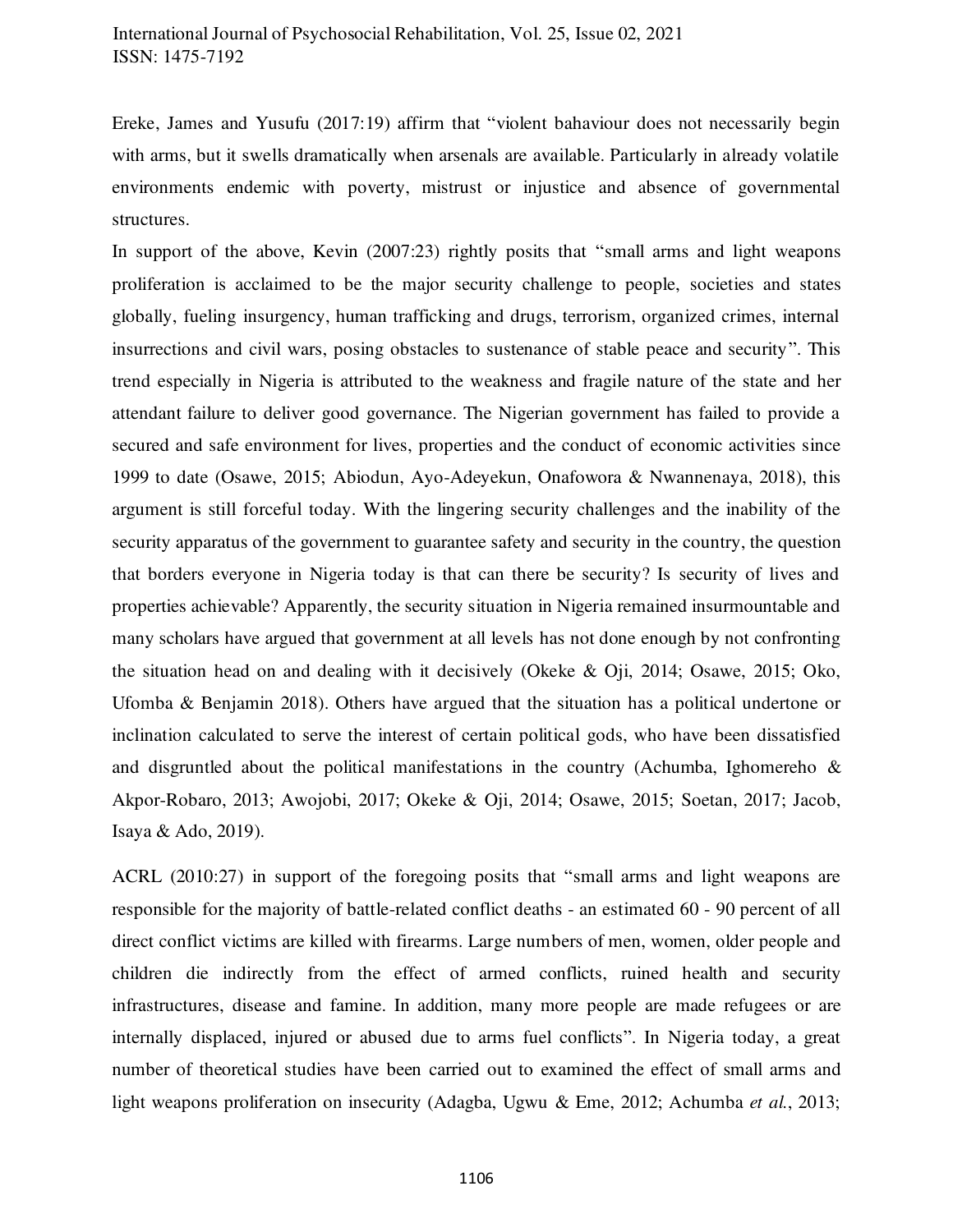Onifade, Imhonopi & Urim, 2013; Awojobi, 2014; Malam, 2014; Okeke & Oji, 2014; Onoja, 2014; Garga, 2015; Osawe. 2015; Soetan, 2017; Abiodun *et al.*, 2018; Oko *et al.*, 2018; Peterside, 2018; Jacob *et al.*, 2019). However, no recent study has been conducted to empirically assess the impact of small arms and light weapons proliferation on insecurity in Nigeria. Hence, a knowledge gap exists. To fill this gap, this study sought to assess the impact of small arms and light weapons proliferation on insecurity in Nigeria's fourth republic.

#### **Conceptual Discourse**

#### **Insecurity**

To be able to conceptualize insecurity, it is pertinent to first define the concept of security. In the view of Awojobi (2014:358),security is "one of the fundamental needs of human society. In a society where there is no security, the population is likely to be vulnerable to attacks from perceived enemies". For Akin, 2008 cited in Achumba *et al*. (2013:80), security refers to "the situation that exists as a result of the establishment of measures for the protection of persons, information and property against hostile persons, influences and actions. It is the existence of conditions within which people in a society can go about their normal daily activities without any threats to their lives or properties". Nwolise, 2006 cited in Garga (2015:272) contends that security is "an all - encompassing condition which suggests that a territory must be secured by a network of armed forces, that the sovereignty of the state must be guaranteed by a democratic and patriotic government, which in turn must be protected by the military, police and the people themselves, that the people must not only be secured from external attacks, but also from devastating consequences of internal upheavals such as unemployment, hunger, poverty, disease, ignorance, homelessness, environmental degradation and pollution cum socio-economic injustices". Similarly, Ogunleye, Adewale, Alese and Ogunde, 2011 cited in Achumba *et al*. (2015:80) contends that security "embraces all measures designed to protect and safeguard the citizenry and the resources of individuals, groups, businesses and the nation against sabotage or violent occurrence".

In the view of Osawe (2013), security has to do with freedom from danger, fear, anxiety or uncertainty. It is a condition of being protected from, or not being exposed to danger. A secured state is one that is reasonably free from, or not being exposed to external aggression or internal sabotage (Imobighe, 1983). Achumba *et al*. (2015:80) describes security as "stability and continuity of livelihood (stable and steady income), predictability of daily life (knowing what to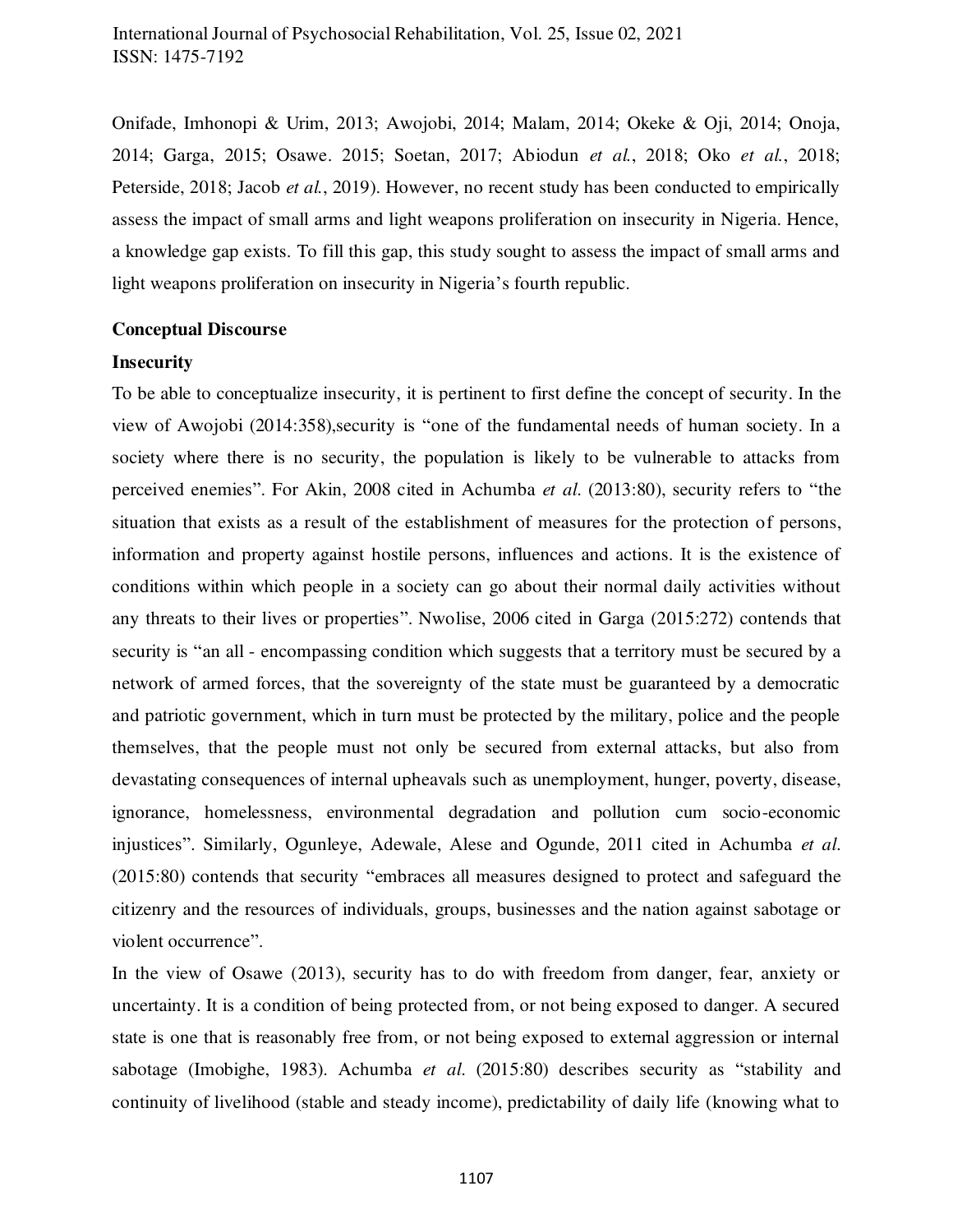expect), protection from crime (feeling safe) and freedom from psychological harm (safety or protection from emotional stress which results from the assurance or knowing that one wanted, accepted, loved and protected in one's community or neighourhood and by people around. It focusses on emotional and psychological sense of belonging to a social group which can offer one protection". This approach to understanding security was captured in the 1999 Constitution of Federal Republic of Nigeria Section 14 (2) (b), that "the security and welfare of the people shall be the primary purpose of government". It is pertinent at this point to posits that security does not only affect the satisfaction of the needs of the inhabitants, but their very survival. Without security, a people cannot develop and direct their human and material resources towards greater output. Thus, no meaningful development can take place amidst insecurity in a democratic society.

Insecurity one the other hand, implies the absence of security and has attracted such common descriptors as danger, want of safety, uncertainty, state of doubt, hazard, trouble, instability, inadequately guarded or protected, lack of protection and being unsafe and want of confidence. In the view of Osawe (2015:125), "the concept of insecurity connotes such meaning as a state or condition of being unsafe or the feeling of being unsafe characterized by self-doubt, anxiety, fear and vulnerability; danger; hazard, uncertainty; lack of protection etc. At national level, insecurity could be seen as the threats on the general peace ranging from low-level civil disorder, large scale violence or even on armed insurgency. Threats to national security may be directed at either the state's citizens, or the organs and infrastructure of the state itself, and may range from petty crime, serious organized crime, political or industrial unrest or even domestic terrorism". Achumba *et al*. (2013) argues that the above descriptors point to a condition where there exists a vulnerability to harm, loss of life, property or livelihood. Thus, they consider insecurity to be a state of not knowing, 'a lack of control and the inability to take defensive action against forces that portend harm or danger to an individual or group, or that make people vulnerable'.

According to Awojobi (2014:358), insecurity is "the state of being exposed to attacks. It is a state of anxiety and palpable fear". Hasan, 2005 cited in Jacob *et al*. (2019:35) sees insecurity as "a fact of life for the poor urban citizens of many countries arise from the lack of secure housing tenure, which means living with the constant fear of eviction or it may reflect high levels of personal insecurity stemming from police harassment, abuse in the hands of bureaucracies or the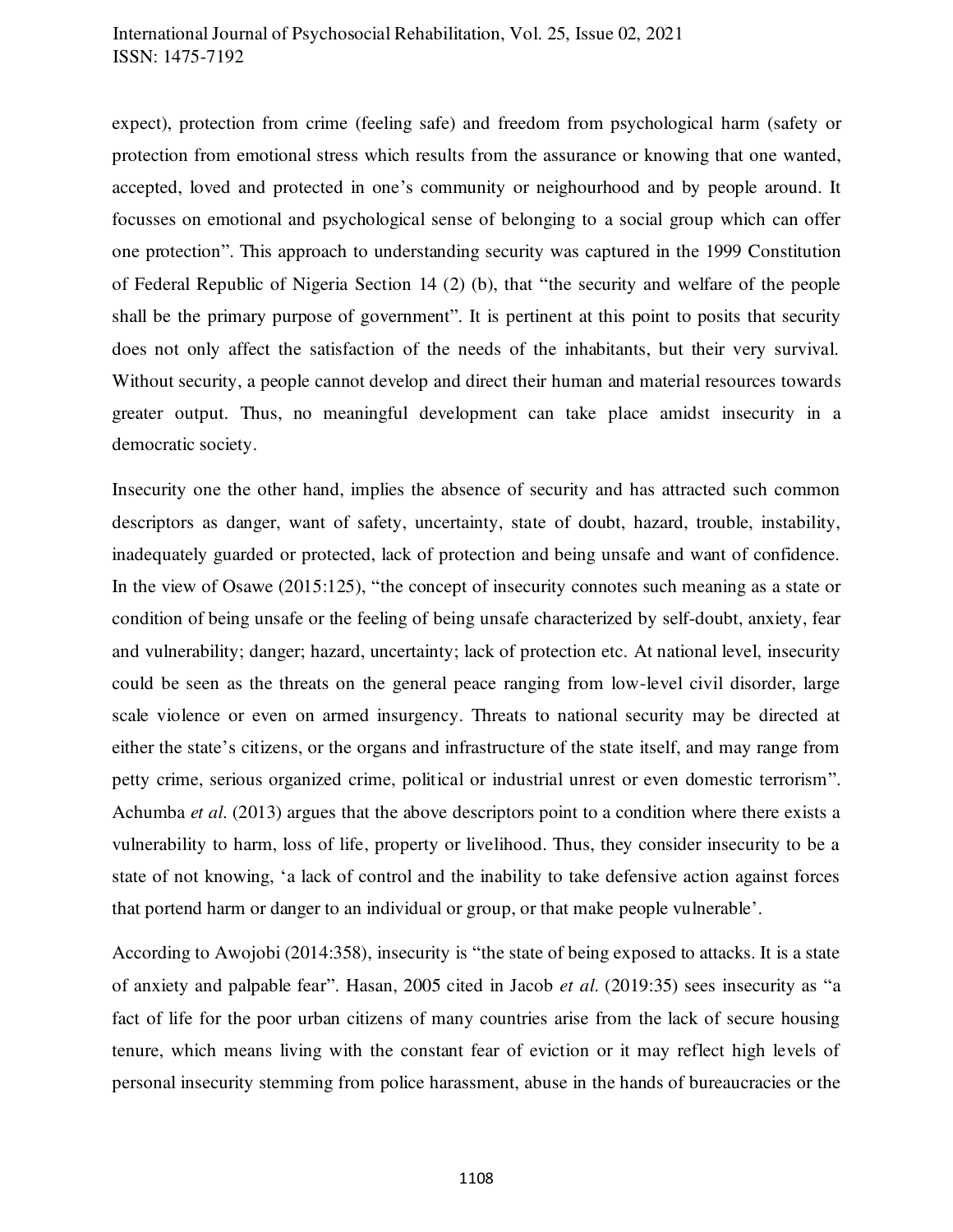breakdown of public safety in the neighbourhood. In the context of this study, insecurity is conceived as the absence of safety of individuals, groups, businesses and state from the rising spate of criminal activities such as insurgency, terrorism, human trafficking, armed robbery, kidnapping, cultism, communal and ethno-religious crises, thuggery and armed banditry.

#### **Small arms and light Weapons**

According to ACRL (2010:26), "small arms are those weapons designed for personal use". These include, but not limited to revolvers and self-loading pistols, assault rifles, carbines, light machine guns and sub-machine guns (Malam, 2014; Abiodun *et al.*, 2018). While light weapons refer to "heavy machines guns, hand-held under-barrel and mounted grenade launchers, portable launchers of anti-tank and ant-aircraft missile system and mortars of less than 100mm caliber, ammunition and explosives include cartridges (rounds) for small arms, shells and missiles for light weapons mobile containers with missiles or shells for single-action, anti-personnel and antitank hand grenades, landmines and explosives" (ACRL, 2010:26). The causes of the proliferation of small arms and light weapons (SALWs) is well documented in the literature, for example, revolts, religious crises, social agitations, riots, electoral violence, cross border smuggling, porous borders, subversion, militancy, insurgency, ethnic tensions, poverty, black marketeering, sabotage, communal clashes, local manufacturing, terrorism, acute unemployment, privatization of security. Some of the scholars focus on the supply side or push factors like willing sellers, porous borders and lucrativeness, while others focus on the demand side or pull factors like violence crimes, riots, unrests and conflicts (Ayissi&Sall, 2005; Florguin& Berman, 2005; Hazen & Horner, 2007; Nte, 2011; Malam, 2014; Okeke & Oji, 2014; Ogbu *et al*., 2017; Soetan,2017; Abiodun *et al*., 2018; Ogwuda, 2018; Jacob *et al.*, 2019).

A vast number of small arms and light weapons (SALWs) are in public and private hands. According to the Small Arms Survey, 2007 cited in Malam (2014:260), "there are at least 875 million firearms in the world. There are more than 1,200 companies in 90 countries that produce small arms and light weapons that kill between 500,000 and 750,000 people annually". Geneva Declaration Secretariat, 2011 cited in Malam (2014:260) contends that SALWs are contributory factor to armed conflict, the displacement of people, organized crime and terrorism, thereby undermining peace, reconciliation, safety, security, stability and sustained social and economic development". In the context of this study, SALWs is conceived as weapons such as pistols, short-guns, revolvers, assault rifles, light machine guns, medium machine guns and hand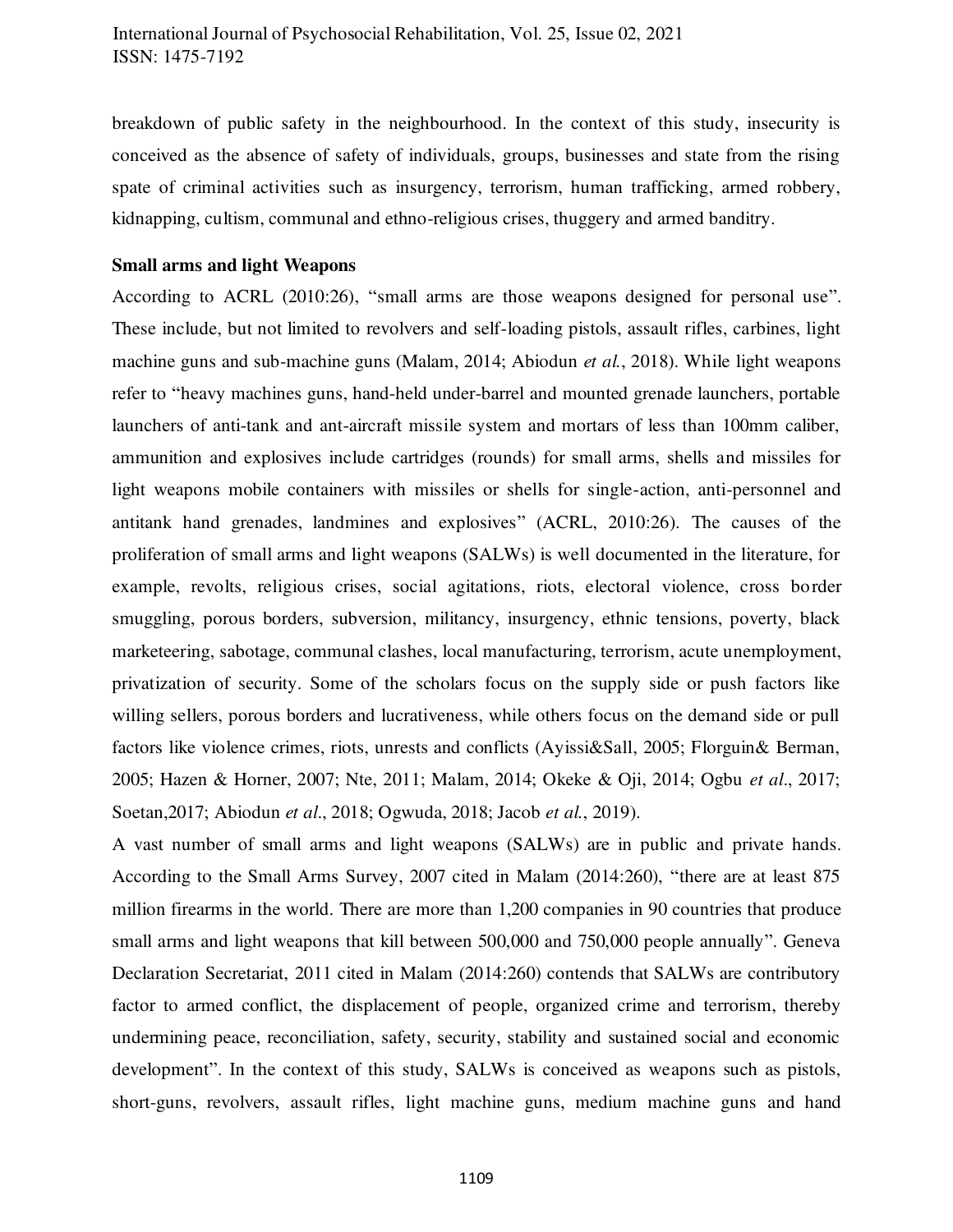grenades, rifles squad automatic weapons, general- purpose machine guns, submachine guns, heavy machine guns, recoiless rifles, rocket launchers, small and larger morters, cannons, howitzers, ammunition and exploding bomb, an incendiary bomb or a gas bomb, an incendiary bomb or a gas bomb, portable grenade launchers, anti-tank missile launchers, portable antiaircraft cannons and non-recoil guns used to perpetrate all forms of violent crimes.

#### **Nigeria State and Insecurity Challenges**

Ighodalo (2012:164) affirms that "one of the principal functions of the modern state is that of protecting the territorial integrity of the state, live and property of its citizenry and upliftment of the human condition. The promotion of human security has become the central focus of the new development paradigm because building of arms and ammunitions do not bring peace, security and political stability. Eradicating poverty, hunger, diseases through sustainable development programmes hold the key to an enduring national security". In line with the United Nations Charter on Human Rights in 1948, the Nigerian strategic plan of the administrations of president Olusegun Obasanjo, President Goodluck Jonathan and President Mohamadu Buhari articulate that 'the primary objective of national security shall be to strengthen the Federal Republic of Nigeria to advance her interest and objectives; to ascertain instability; control crimes; eliminate corruption; enhance genuine development, progress and growth; improve the welfare and wellbeing and quality of life of every citizen. It is saddening to mention that government politics and actions since the restoration of democratic rule in 1999 to date tend to manifest glaringly the opposite of the objectives of the strategic plan. The continual rising spate of unemployment, poverty, terrorism, corruption, marauding herdsmen militancy, kidnappings, armed robberies, the new face of militancy in the Niger Delta, human trafficking and other forms of violence crimes, all of which are creating survival and security challenges across the length and breadth of the country are core indices of a weak and failed state. This is further demonstrated by executive ineptitude, communal clashes, ethno-religious conflict, political motivated assassination, capital flight with deepened economic depression and debt burden (Eke, 2013).

Yagboyaju and Akinola (2019) argues that Nigerian state stood in between exhibiting attributes of a state collapse and state failure. Similarly, Oke *et al*. (2018) posits that Nigeria typifies a perfect example of a failing and a weak state that is fast gravitating towards a failed or collapsed state like Somalia. According to Mimiko, 2010 cited in Yagboyaju and Akinola (2019:2), "the Nigerian state has degenerated to the point where it is unable to provide minimal social security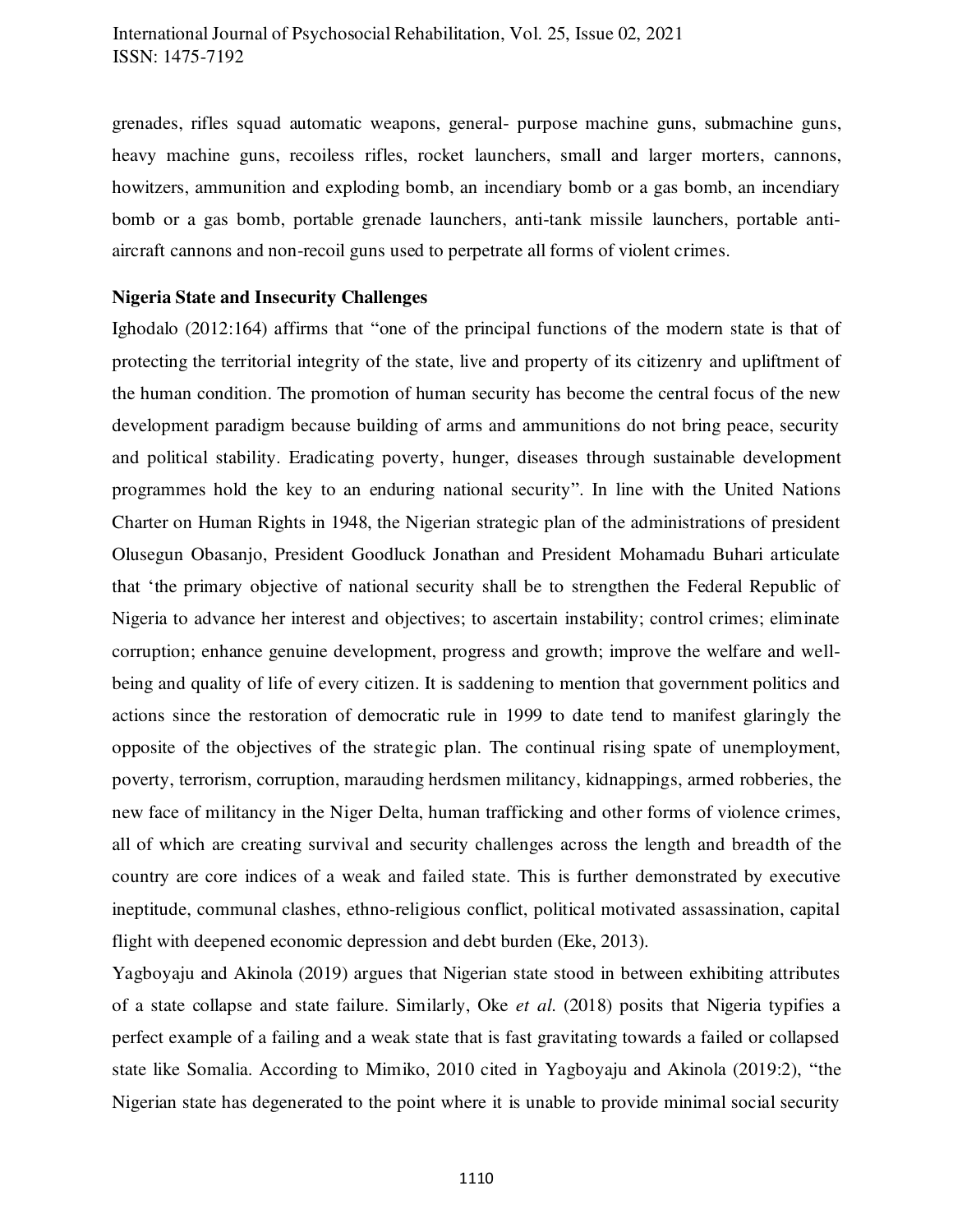for its vulnerable population". In Nigeria today, several reasons have been advanced regarding the causes of insecurity. Otto and Ukpere (2012) argues that poverty and proliferation of small arms are the driving forces behind the rising spare of insecurity in Nigeria's fourth republic. Eme and Onyishi (2011) identify the causes of insecurity in Nigeria to include improper finding of the police and other security agencies, non-payment of the allowances of these security agencies, monetization of the labour market, gross party indiscipline and infighting among political gladiators, poor welfare and inadequate police personnel. Awojobi (2014) and Oko *et al*. (2018) argues that poverty and unemployment breed insecurity in Nigeria. Onoja (2014) notes that the growing dissatisfaction with falling standards of living and the inability of the state to provide for the growing population are responsible for insecurity across the country. The insecurity situation in the present Nigerian democratic dispensation has intensified since the 2009 attack by Boko Haram sect in Bauchi State.

Therefore, it is pertinent to note at this point that a country that invests heavily on human needs may not have to spend much money and efforts in fighting crimes like human trafficking, armed robberies, kidnappings, student unrest, youth restiveness, political assassination, bombing, terrorism, banditry, insurgency etc. Indeed, there can hardly be security amidst starvation, peace building without poverty alleviation and no true freedom built on the foundation of injustice (Adagbabiri & Okolie, 2018). Thus, human beings should constitute the referent in the definition of security in the Nigeria context. It is Nigerian's citizens that are imperiled and not the state, because there is no country threatening the existence of Nigeria (Onoja, 2014). This support the assertions of Omede (2012) who posits that Nigeria's security should be based on a holistic view which sees the citizens as the primary beneficiaries of every security and development deliverable that the state can offer.

#### **Small Arms and Light Weapons Proliferation in Nigeria**

The possession of guns by non-state actors in Nigeria is not new and predates colonialism (Saburi, 1957). Guns were introduced by the Europeans before the colonialism, during legal and illegal (slave) trade between them and Africans. Afterwards, guns and other arms, ammunition and weapons were utilized by the Europeans to realize their imperial ambitions when they used force to suppress African to European incursion, conquest and colonialism. The gunboat diplomacy was popularly used by the British to coerce African Chiefs into entering several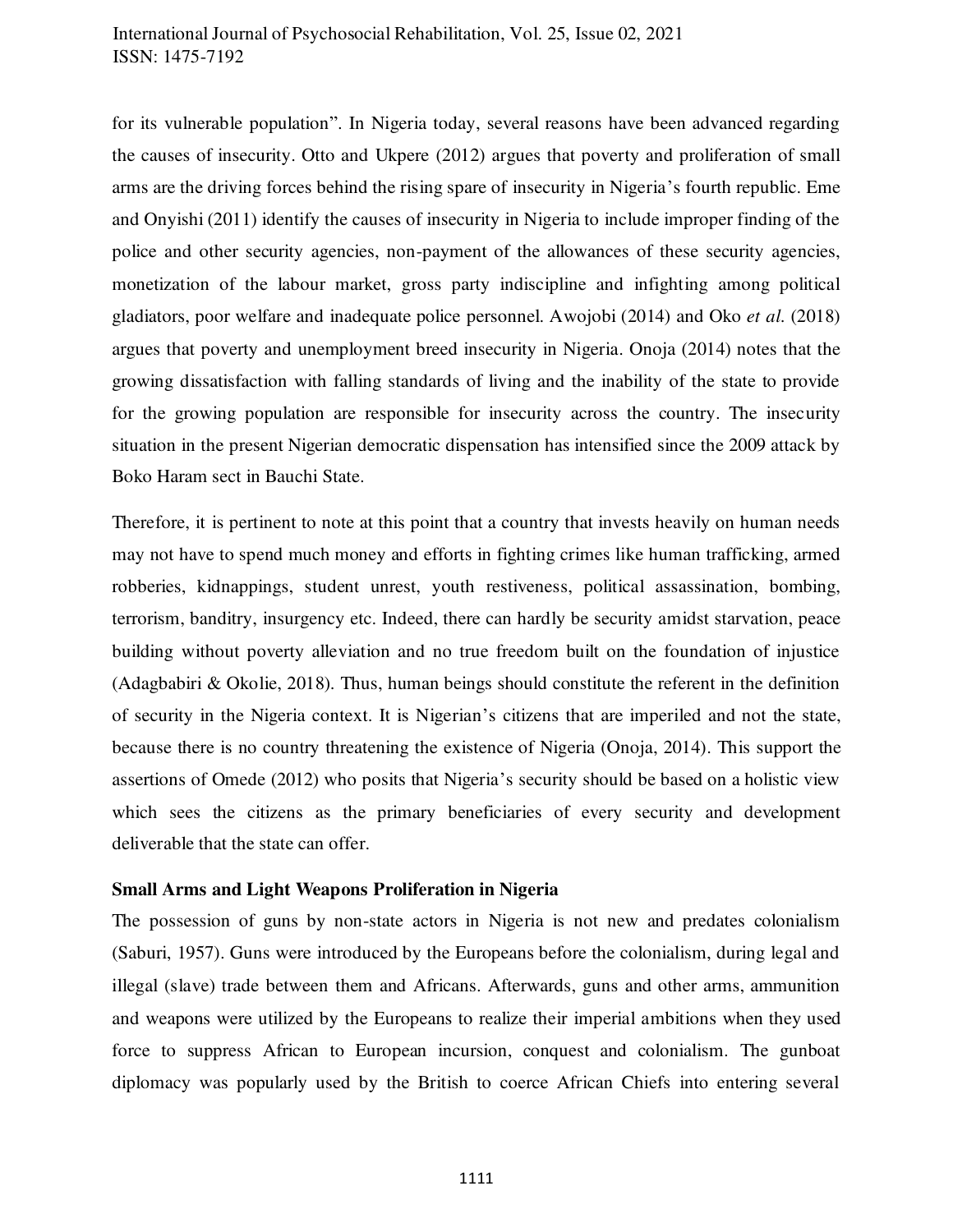treaties with them. There was establishment of West African Frontier Force (WAFF) used by the British to execute the British-Aro War of (1901-1902), and suppress residence in Nigeria and Africa (Chuma-Okoro, 2011; Okeke & Oji, 2014; Soetan, 2017). These guns possibly found their ways to the hands of non-state actors during the colonial epoch subsequently used in traditional festivities and hunting in the rural communities. The guns and gun power subsequently became symbols of strength and power and were exhibited at funerals, ceremonies, customary festivals and burials among the natives. Today, guns are no longer just ornaments of prestige, or just for hunting, safari and expedition. Guns and other types of small arms and light weapons have transformed in terms of functionality, lethality, sophistication, ubiquity and motive of ownership. They have become more weapons of criminality and instruments of the underworld used to perpetrate all forms of crime as opposed to their previous perceptions as just ornaments of prestige, hunting and other mundane missions (Chuma-Okoro, 2011; Jaye &Amadi, 2017 cited in Ogwuda, 2018).

Nigeria is not just a transit and destination of small arms and light weapons, but also a fabricator of these small and light arms. To reinforce this argument, Hazen and Homer gave a graphic illustration of instance of Nigeria's contribution to the proliferation of SALWs in Africa with the example of local production of weapons in Awka, Anambra State, Nigeria as shown below.

| <b>Weapons</b>     | <b>Features</b>                  | <b>Ammunition</b>   | Cost           |  |
|--------------------|----------------------------------|---------------------|----------------|--|
| Pocket-single-shot | Approximately 13cm long, steel   | Various<br>calibers | N4000/\$32     |  |
| gun                | muzzle to wooden stock,          | shotgun cartridge   |                |  |
|                    | extremely rudimentary hammer     |                     |                |  |
|                    | requiring cocking, effective     |                     |                |  |
|                    | only at a distance of 1-2m, uses |                     |                |  |
|                    | single shotgun cartridge.        |                     |                |  |
| Four-shot revolver | Available in manual and          | 9mm, 8.5mm          | N 8,000/\$64   |  |
|                    | automatic configurations.        |                     |                |  |
| Single barrel      | Breech-loading, safety cocking   | Various calibers    | $N 10,000 - N$ |  |
| shotgun            | mechanism                        | of shotgun          | 11,000/\$80-   |  |
|                    |                                  | cartridges          | \$88           |  |

**Table 1: Craft-Production of Small Arms in Akwa, Anambra State, Nigeria**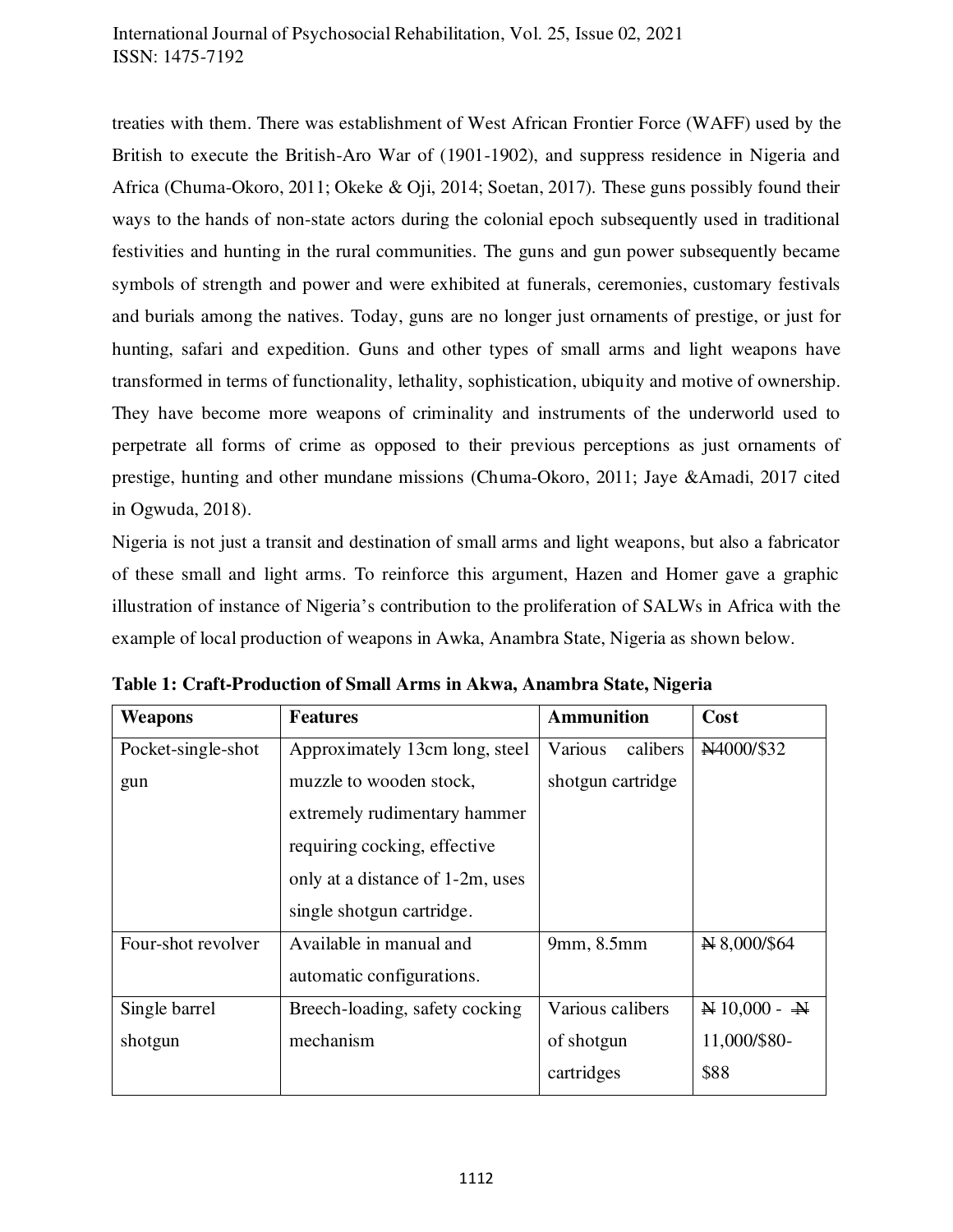| Horizontal double | Breech-loading, one triggers   | Various calibers | $N25,000 - \frac{N}{N}$ |
|-------------------|--------------------------------|------------------|-------------------------|
| barrel shotgun    | each barrel, safety cocking    | of shotgun       | 30,000/\$200 -          |
|                   | mechanism.                     | cartridge        | \$240                   |
| Vertical double   | Automatic configuration firing | Various calibers | N45,000/\$360           |
| barrel shotgun    | both rounds without need for   | of shotgun       |                         |
|                   | cocking breech-loading         | cartridge        |                         |

**Source:** Hazen and Horner (2007). Small arms, armed violence and insecurity in Nigeria: The Niger Delta in perspective.

The rate of accumulation of small arms and light weapons is creasing and becoming endemic as various forms of violence and casualtiesare in recent times recorded in the Northern part of Nigeria (Chuma-Okoro, 2011 cited Okeke & Oji, 2014). SALWs in circulation in Nigeria come from local fabrication, residue of guns used during the civil war, thefts from government armouries, smuggling, dishonest government - accredited importers, ethnic militias, insurgents from neighbouring counties, Fulani herdsmen and some multinational oil corporations operating in Niger Delta (Abiodun *et al.*, 2018). Nigeria has in the past decades witness increased violence and small and light arms circulation. However, the proliferation of SALWs in contemporary Nigeria is well documented in the literature, for example, ethnic bigotry and religious intolerance, revolts, sabotage, communal clashes, political violence, micro-nationalism, black marketeering, insecurity, economic crises, insurrection, militancy, electoral injustice, riots, social unrest, failure of political leadership, corruption, excessive militarization, bad governance, acute youth unemployment and abject poverty among others were the causes of small and light arms proliferation in Nigeria (Malam, 2014; Ogbu *et al*., 2017).

## **Small Arms and Light Weapons Proliferation and Insecurity in Nigeria's Fourth Republic**

 Small arms and light weapons proliferation has been one issue that has formed part of the international agenda since 1998. In the international scene, SALWs proliferation is a security challenge that is threatening the corporate existence of emerging nations, especially in African (Ogwuda, 2018). SALWs proliferation according to Jacob *et al.* (2019:36), increases the potential for violence and violent conflicts, armed robbery, terrorism, kidnapping, cattle rusting, herders/farmers clashes, cultism, human trafficking and other violence crimes in Nigeria and by extension retard development, cause massive human and physical destruction, serious human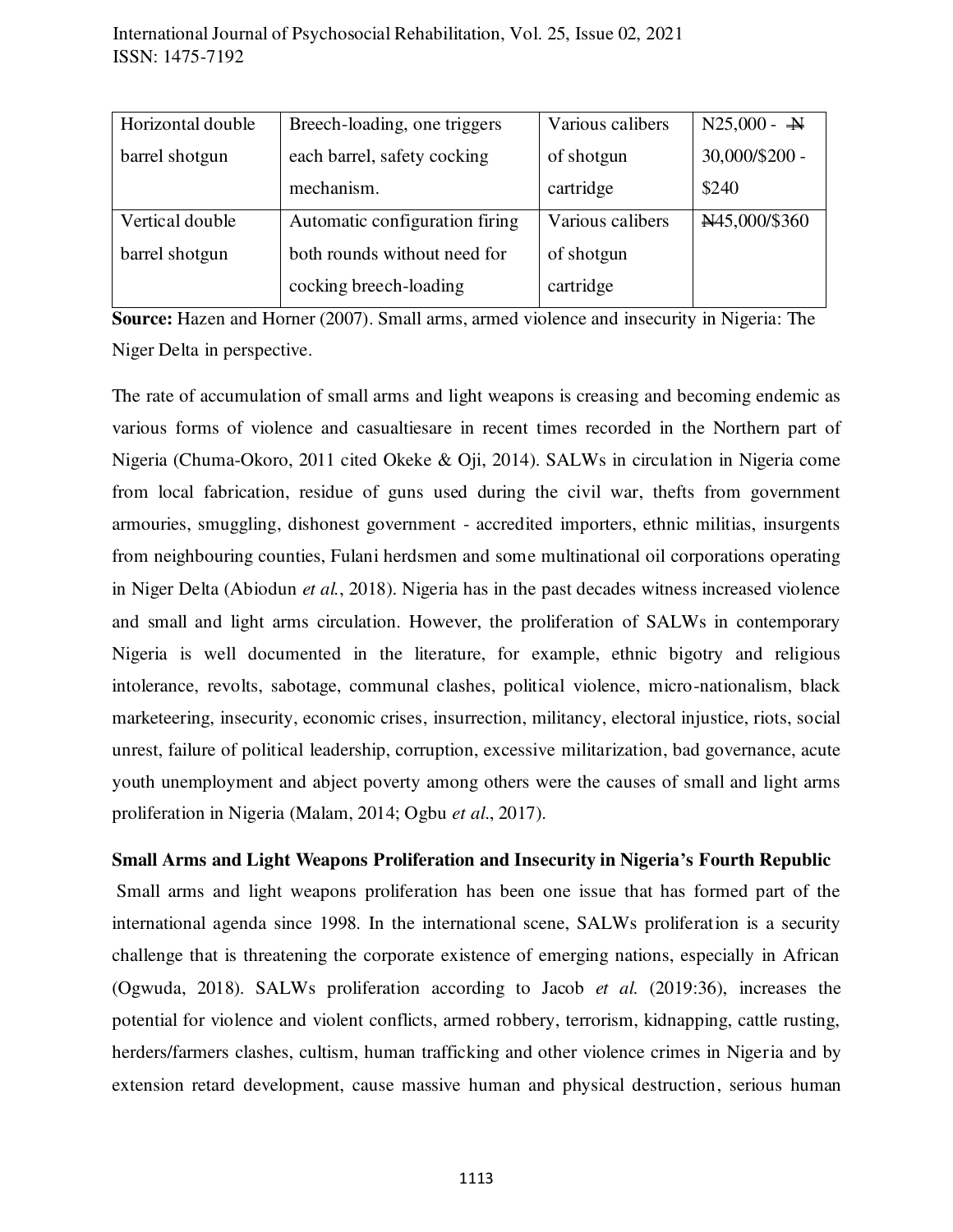infractions and a chronic atmosphere of instability and insecurity in the country". This support the assertion of Peterside (2018: 856) who posits that SALWs "helped to prolong conflicts, induced huge internal population displacement, undermined social peace, devasted economic livelihood of individuals and communities, leading to recurrent violent conflicts that have led to the loss of thousands of lives and properties worth millions of naira" Caleb and Okafor (2015) also affirm that the different forms of security challenges playing Nigerian state such as armed robbery, kidnapping, farmers/herders crises, ethno-religious crises, insurgency and terrorism against the authority of the state have connection with the massive proliferation of small arms and light weapons (SALWs). Similarly, Ngang, 2007 cited in Jacob *et al*. (2019) posits that insecurity associated with Small arms and light weapons proliferation in Nigeria is evident in the present clashes between farmers and herdsmen, the frequent attack by the dreaded Boko Haram, militancy in Niger Delta, rising spate of kidnappings, armed robbery, cultism and political motivates assassination.

According to Igbini (2020:294), "the proliferation of SALWs around the world and particularly in African had over time developed at an alarming rate which has put the security and sustainable development of the entire continent in jeopardy. SALWs proliferation has created a culture of violence and an upsurge of criminal activities that is threatening the peace, security and sustainable development in Nigeria". Soetan, 2017 cited in Igbini (2020:294) posits that "in a democratic policy like Nigeria, where resources tend to be scarce and state capacity relatively weak, illicit SALWs provide ethnic warriors with the means and power in criminal activities and in the process severely undermine the rule of law. The proliferation of SALWs threatens the consolidation of democracy and national security in Nigeria which is necessary for sustainable development. Small arms and light weapons proliferations have devastating impacts on Nigeria's national security thereby threatening its stability. The proliferation and use of SALWs in violent crimes have killed more than 10,000 Nigerians, an average of 1,000 people per year since 1999. The majority of casualties about 66% in Kano riot of 2004 were small arms and light weapons victims. Injuries due to small arms and light weapons have increased much as ten-fold in urban Nigeria because most homicides are committed using SALWs (Nte, 2011; Ogbu *et al.*, 2017; Jacob *et al*., 2019).

Small arms and light weapons proliferation always worsens conflicts and by extension increase the number of casualties during violent crimes attacks. SALWs proliferation fueled conflicts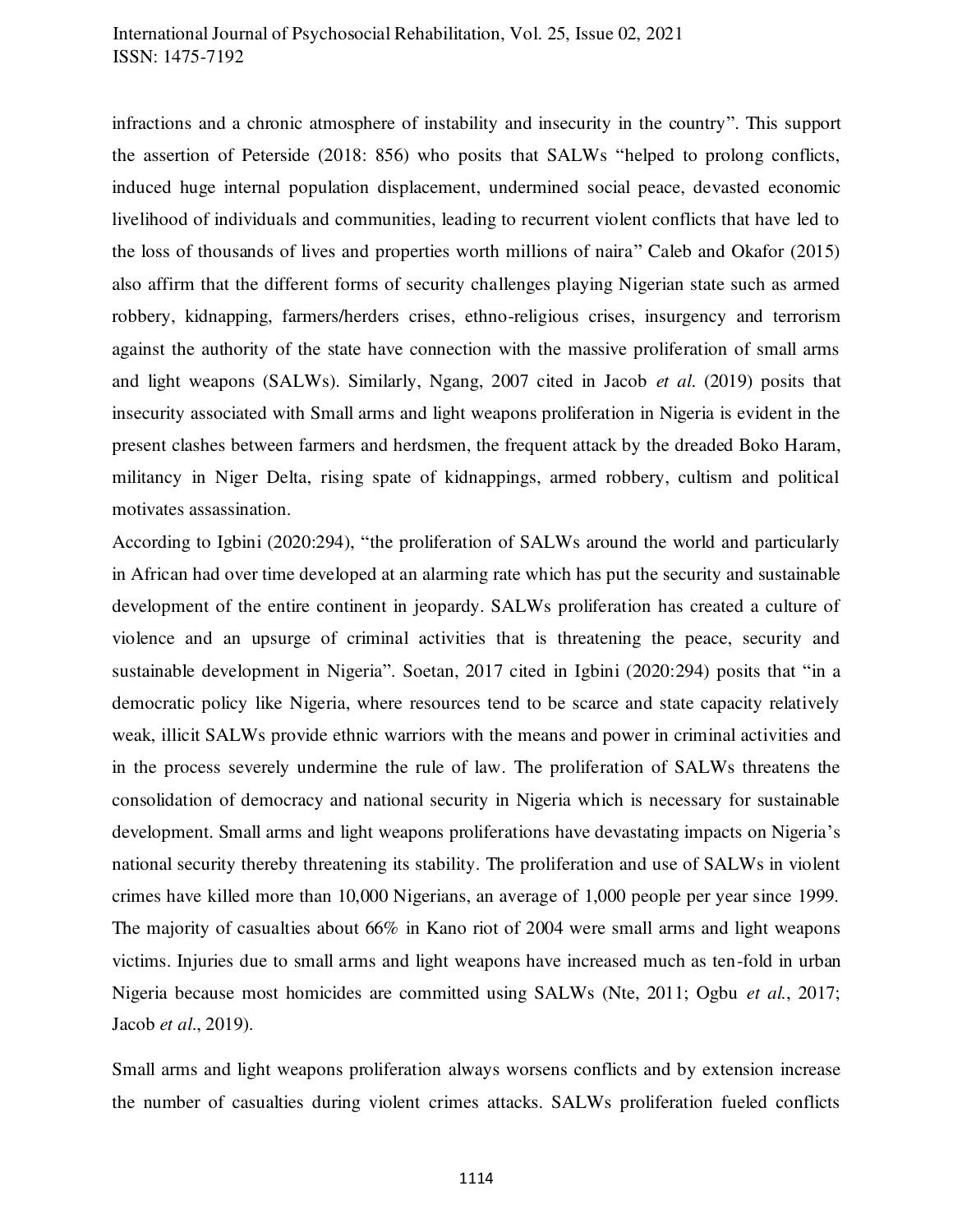have severely damaged governance system and eroded confidence among the citizens and destroyed hitherto peaceful relationships amongst communities and groups in Nigeria (Nte, 2011). The inflow and usage of small and lethal weapons in recent times by non-state actors is fallout of state fragility. This is because response of state instrument of force is often time weak when hostilities occur in rural areas where governmental structures are scarcely available (Ogbu *et al*., 2017). In support of the foregoing, Soetan (2017:2) notes that "there is excess proliferation, state-sponsored violence and state proliferation of small arms and light weapons, leading to political violence. For example, virtually all the law enforcement or security agencies are allowed to carry arms with exemption of few that are even lobbying to be allowed to carry weapons. Thus, militarizing the society more". Therefore, there is lack of capacity and strong legal or effective institutional frameworks to regulate SALWs and combat the phenomenon of SALWs proliferation in Nigeria, particularly in Northern part of the country (Chuma-Okoro, 2011). Small arms and light weapons proliferation and misuse no doubt threatening individual security, contributing to human rights violation, undermining social justice and weakening good governance which are ingredients for national security and sustainable development.

#### **Theoretical framework**

While there are several theories which might prove appropriate for a discourse of this nature, the theory of causality present us with a heuristic tool for interrogating the central issue of the study. Based upon the work of Chambliss (1975), the theory of causality rests on the assumption that the capitalist economic system and the unequal property relations that economic and material conditions generates are the root cause of crime in the society. Diverse views as to why crime emerges in situations of economic inequality are treaded by scholars within the Marxist camp. These included augments that crime was an inevitable expression of conflict and based upon the exploitative nature of class relations (Chamblis, 1975). The theory of causality also argues that crime was a protest or an incipient rebellion by the poor against the social conditions which prevented them from acquiring good, and that in a capitalist society the poor and powerless were forced into crime in order to survive (Quinney, 1980).

Okolie, Onyema and Basey (2019) submit that individuals or groups who feel frustrated in the attainment of their desires and demands often react by direct aggressive behaviour at what is perceived as being responsible for depriving or thwarting those desires as a substitute. They further affirm that it is not utter lack but unfulfilled hopes and expectations that engender violent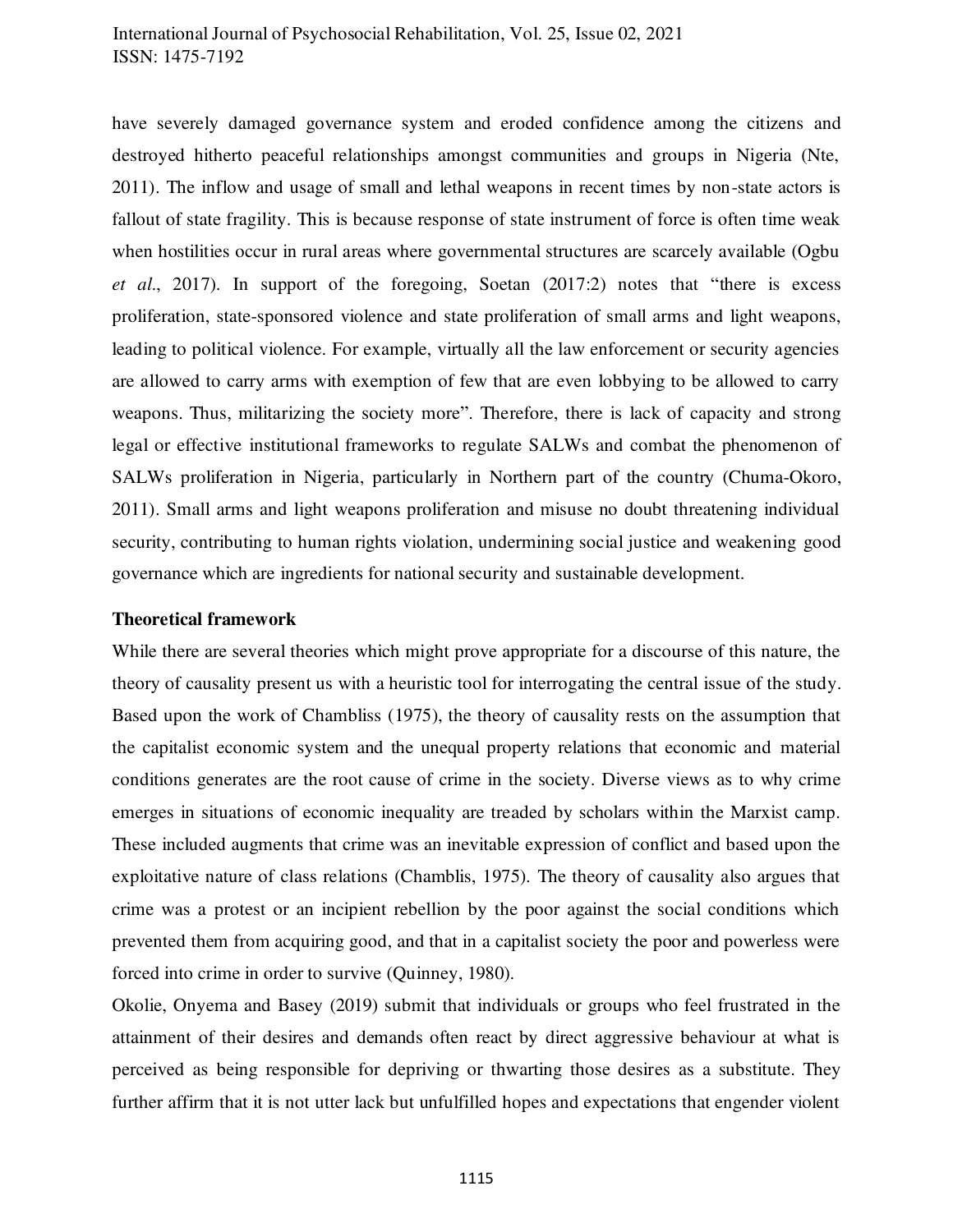crimes. Criminality among the youths especially the lower-class has been attributed to various forms of frustration such as lack of money, unemployment and failure to achieve respect derived from economic disadvantage (Greenberg, 1977). The relevance of the theory of causality to this study is based on its ability to justify that the violent upbringing either by militants in the Niger Delta or Boko Haram in the Northeast and other violent crimes are ultimately due to the fallout of frustration and the attendant social malaise of abject poverty and acute youth unemployment, absolute levels of economic distress or deprivation perpetuated by official corruption in Nigeria. In line with the literature review, the following objectives and null hypothesis were formulated for the study.

#### **Objectives of the Study**

Specifically, the study sought to:

- i. Examine the relationship between small arms and light weapons proliferation and insecurity in Nigeria's fourth republic.
- ii. Ascertain the extent to which small arms and light weapons proliferation impact on insecurity in Nigeria's fourth republic.

## **Hypotheses of the Study**

The following null hypotheses were formulated for testing:

H1: There is no significant relationship between small arms and light weapons proliferation and insecurity in Nigeria's fourth republic.

H2: Small arms and light weapons proliferation does not have a significant impact on insecurity in Nigeria's fourth republic.

#### **Methodology**

#### **Research Design and Data Collection**

This study adopted a cross sectional research design to determine the relationship and impact of small arms and light weapons proliferation on insecurity in Nigeria's fourth republic and data was collected via a survey of three hundred (300) respondents in South-South geopolitical zone of Nigeria using non-probabilistic sampling techniques comprising of purposeful and convenience techniques. The research instrument used for this study was researcher's developed structured questionnaire. The questionnaire consisted of 17 items structured along a 5-point likert type scale which ranks responses on a scale of (1) strongly agree (SA) to (5) strongly disagree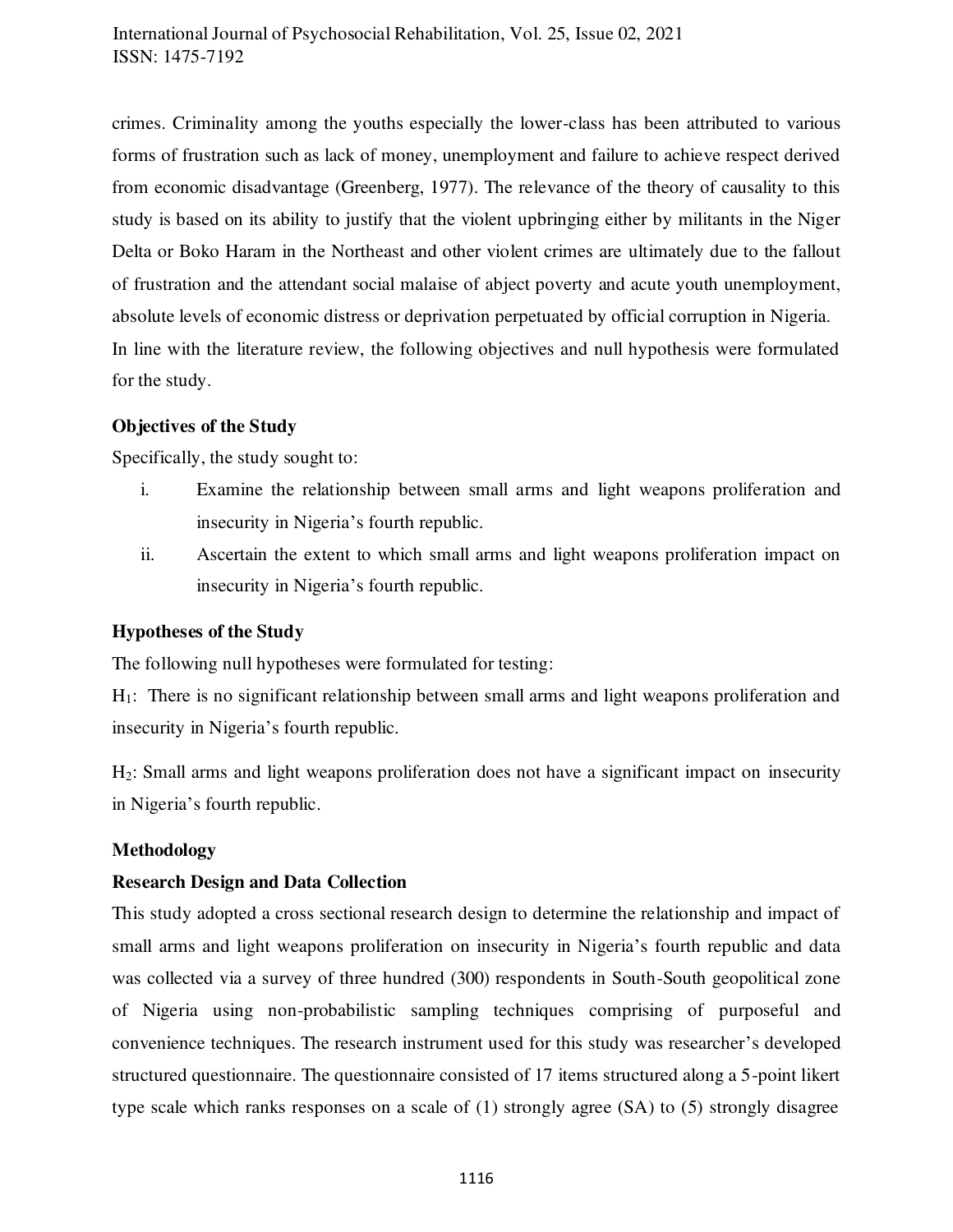(SD). Out of the 300 copies of questionnaire administered, 257 were retrieved and analyzed given us a response rate of 85.7%. Out of the 257 respondents, 138 were male and 119 were female respondents respectively.

| S/N            | <b>South-South States</b> | Questionnaire      | Questionnaire    | Percentage       |
|----------------|---------------------------|--------------------|------------------|------------------|
|                |                           | <b>Distributed</b> | <b>Retrieved</b> | <b>Retrieved</b> |
| $\mathbf{1}$   | Delta                     | 50                 | 45               | 15               |
| $\overline{2}$ | Bayelsa                   | 50                 | 41               | 13.7             |
| $\overline{3}$ | Edo                       | 50                 | 47               | 15.7             |
| $\overline{4}$ | Rivers                    | 50                 | 37               | 12.3             |
| $\overline{5}$ | Akwa-Ibom                 | 50                 | 44               | 14.7             |
| 6              | Cross river               | 50                 | 43               | 14.3             |
|                | Total                     | 300                | 257              | 85.7%            |

**Table 2: Distribution of Questionnaire and Response Rate** 

**Source:** Questionnaire Administered, 2020

#### **Validity and Reliability of the Instrument**

The validity of the research instrument was ascertained by subjecting its initial draft to face validation by two experts in the department of political science, Delta State University, Abraka. The opinions and suggestions of these experts were used to modify and reproduced the final draft of the instrument. The research instrument also underwent reliability test conducted on 35 respondents in Delta State who also took part in the study. Cronbach Alpha method was used to establish the internal consistency of the items as shown in the table below.

**Table 3: Reliability statistics of variables** 

| <b>Scale</b>               | No. of item | <b>Cronbach's Alpha</b> |
|----------------------------|-------------|-------------------------|
| <b>SALWs</b> proliferation |             | 0.726                   |
| Insecurity                 | 10          | 0.713                   |

**Source:** Researcher's Computation, 2020

The results in table 3 yielded a coefficient of 0.726 and 0.713, which satisfied the general recommended level of 0.70 for the research indicators (Cronbach, 1951). Hence, the researcher satisfied both the validity and reliability of the scale.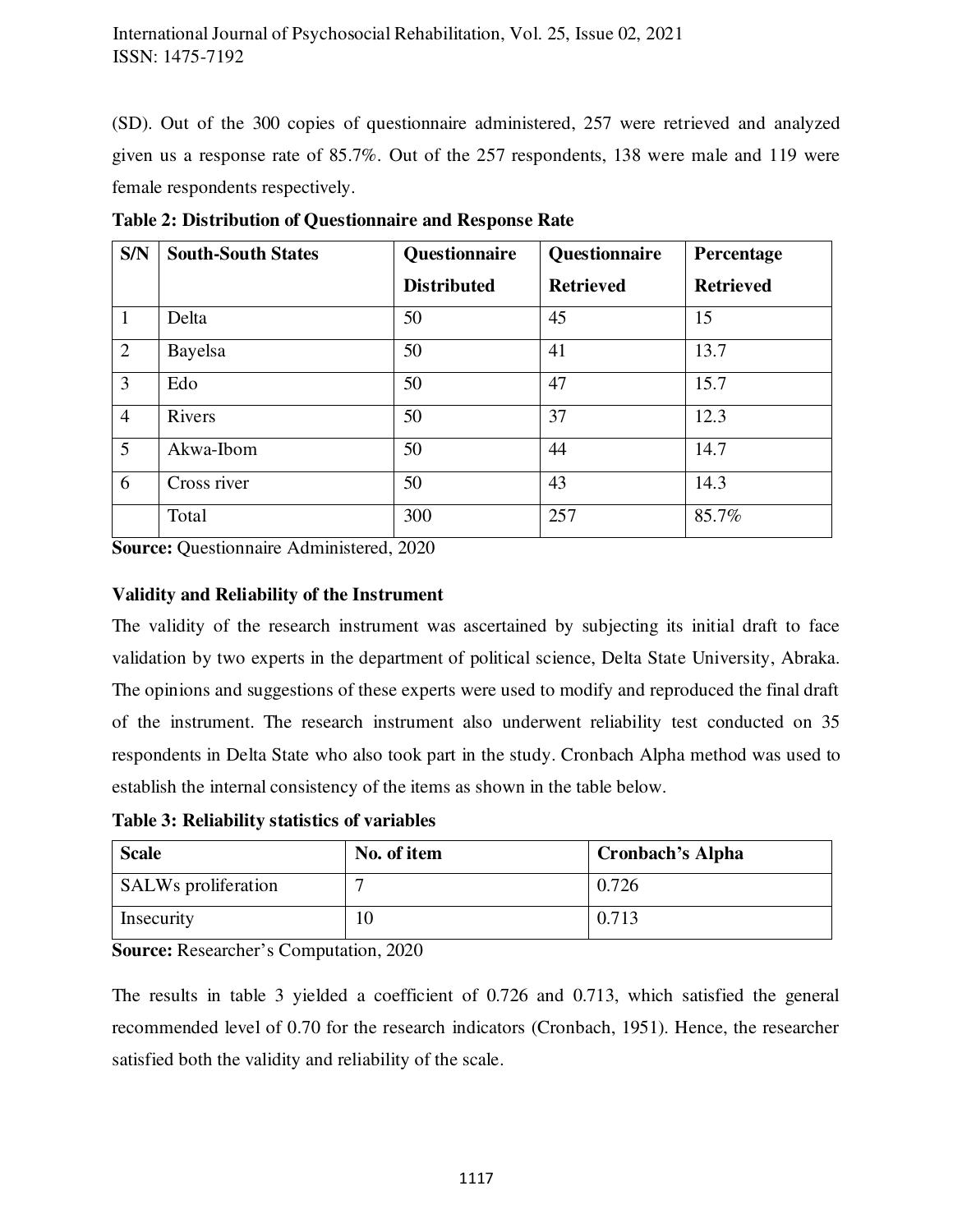# **Method of Data Analysis**

Data collected were analyzed using correlation and linear regression analysis with the aid of statistical package for Social Science (SPSS) version 23.

## **Results**

## **Table 4: Correlation Matrix**

| <b>Variables</b> |                     | <b>SALWs</b> | <b>Insecurity</b> |
|------------------|---------------------|--------------|-------------------|
| <b>SALWs</b>     | Pearson correlation | T            | $.772**$          |
| Proliferation    | $Sig. (2-tailed)$   |              | .000              |
|                  | N                   | 257          | 257               |
| Insecurity       | Pearson correlation | $.772**$     |                   |
|                  | $Sig. (2-tailed)$   | .000         |                   |
|                  | N                   | 257          | 257               |

\*\*Correlation is significant at 0.01 levels (2-tailed)

## **Source:** Researcher's computation, 2020

Table 4 shows the correlation between SALWs proliferation and insecurity in Nigeria's fourth republic. There exists a significant positive high correlation between SALWs proliferation and insecurity ( $r = .772$ ,  $n = 257$  and  $p \le 0.01$ ). This implies that small arms and light weapons (SALWs) proliferation has a strong and positive relationship with insecurity situation in Nigeria's fourth republic. Therefore, the null hypothesis is rejected.

## **Linear Regression Analysis**

# **Table 5: Model Summary<sup>b</sup>**

| <b>Model</b> | $\mathbf R$ | $\mathbf{R}^2$ | Adj- $R^2$ | <b>Std. Error of the Estimate</b> |
|--------------|-------------|----------------|------------|-----------------------------------|
|              | 0.547       | 0.381          |            | 0.204                             |

a. Predictors: (Constant), SALWs proliferation

b. Dependent variable: Insecurity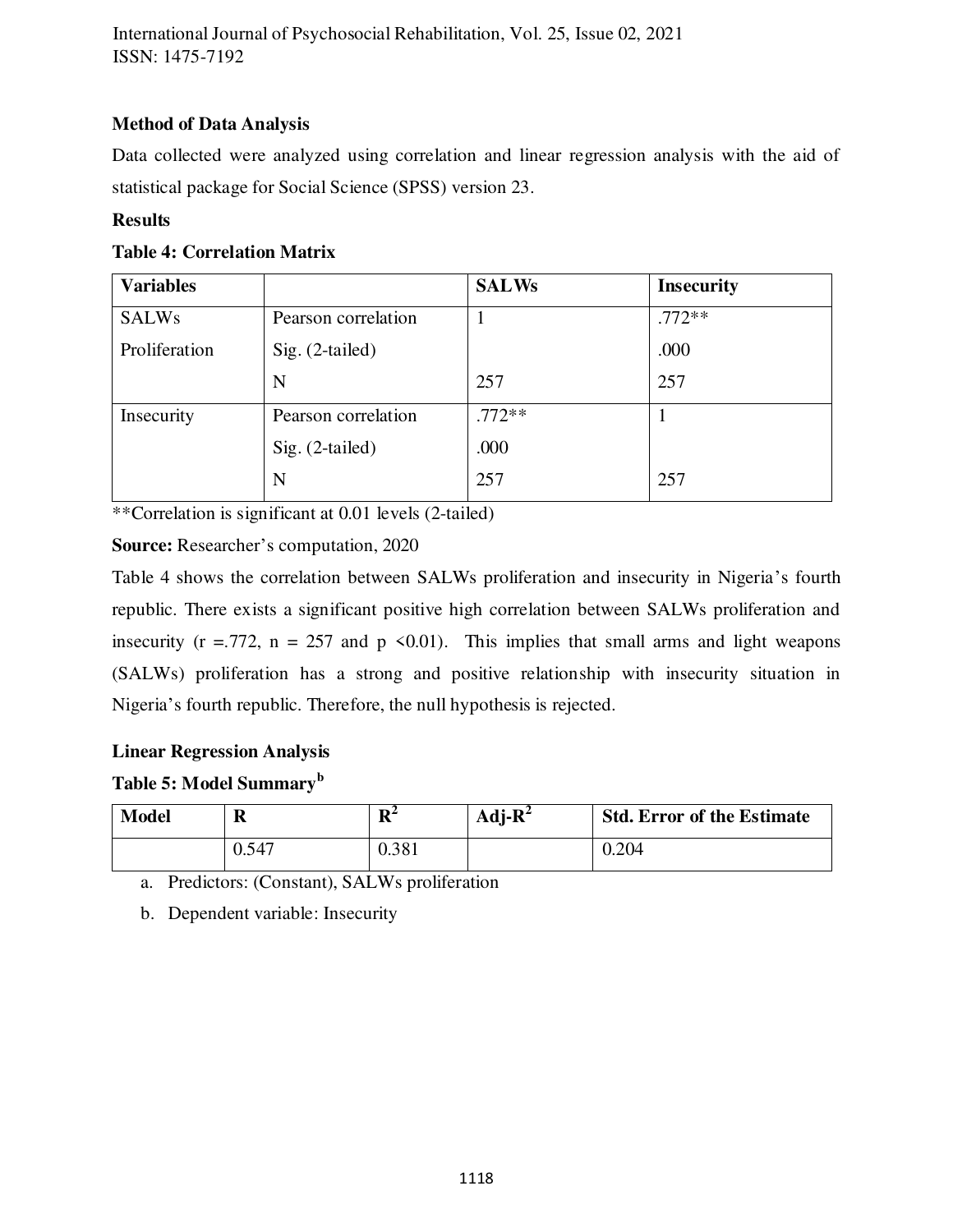**Table 6: ANOVA<sup>a</sup>**

| <b>Model</b> | of<br><b>Sum</b> | Df  | <b>Mean</b> | F.     | Sig.               | <b>Remark</b> |
|--------------|------------------|-----|-------------|--------|--------------------|---------------|
|              | square           |     |             |        |                    |               |
| Regression   | 4.918            |     | 3.007       | 13.415 | 0.000 <sup>b</sup> | Sig.          |
| Residual     | 2.532            | 251 | 0.139       |        |                    |               |
| Total        | 7.450            | 254 |             |        |                    |               |

a. Dependent variable: Insecurity

b. Predictors: (constant), SALWs proliferation

**Source:** Researcher's computation, 2020

The linear regression shows  $(R^2)$  value of 0.516 which revealed that SALWs proliferation independently account for 51.6% of the variation in insecurity challenges in Nigeria's fourth republic. The F. statistics of 13.415 revealed that the model is statically significant at 0.05 significant levels. Therefore, the null hypothesis is rejected.

#### **Discussion of Results**

The study has showed through its perceived findings that small arms and light weapons proliferation has a positive and strong impact on insecurity situation in Nigeria's fourth republic. The finding is in agreement with Chuma-Okoro (2011), Okeke and Oji (2014), Soetan (2017), Abiodun *et al.* (2018), Ogwuda (2018), Peterside (2018), Jacob *et al*. (2019) and Igbini (2020) view that small arms and light weapons (SALWs) breeds insecurity in Nigeria's fourth republic. Jacob *et al*. (2019) argues that SALWs proliferation is the direct cause of insecurity in the country. They further posit that the failure of the Nigerian government to execute a comprehensive disarmament and arms destruction programme after the civil war (1967-1970) exacerbated the proliferation of guns and illicit arms trafficking. In Nigerian today, the high rate of illegal procurement and use of small arms and light weapons is indexed by the intermittent seizure of these weapons by security and border control officers. The frequency of deployment and used of these weapons in conflict and crime scenes and the level of human casualty and material damager recoded in the aftermath of its use in the country. As predicted, the study revealed that there is strong and positive relationship between small arms and light weapon proliferation and insecurity in Nigeria's fourth republic. The finding is in agreement with Usang, Ugwuba and Abang (2014) study that revealed the relationship between militants' access to small arms and prolonged insecurity in the Niger Delta region of Nigeria. The result also concurs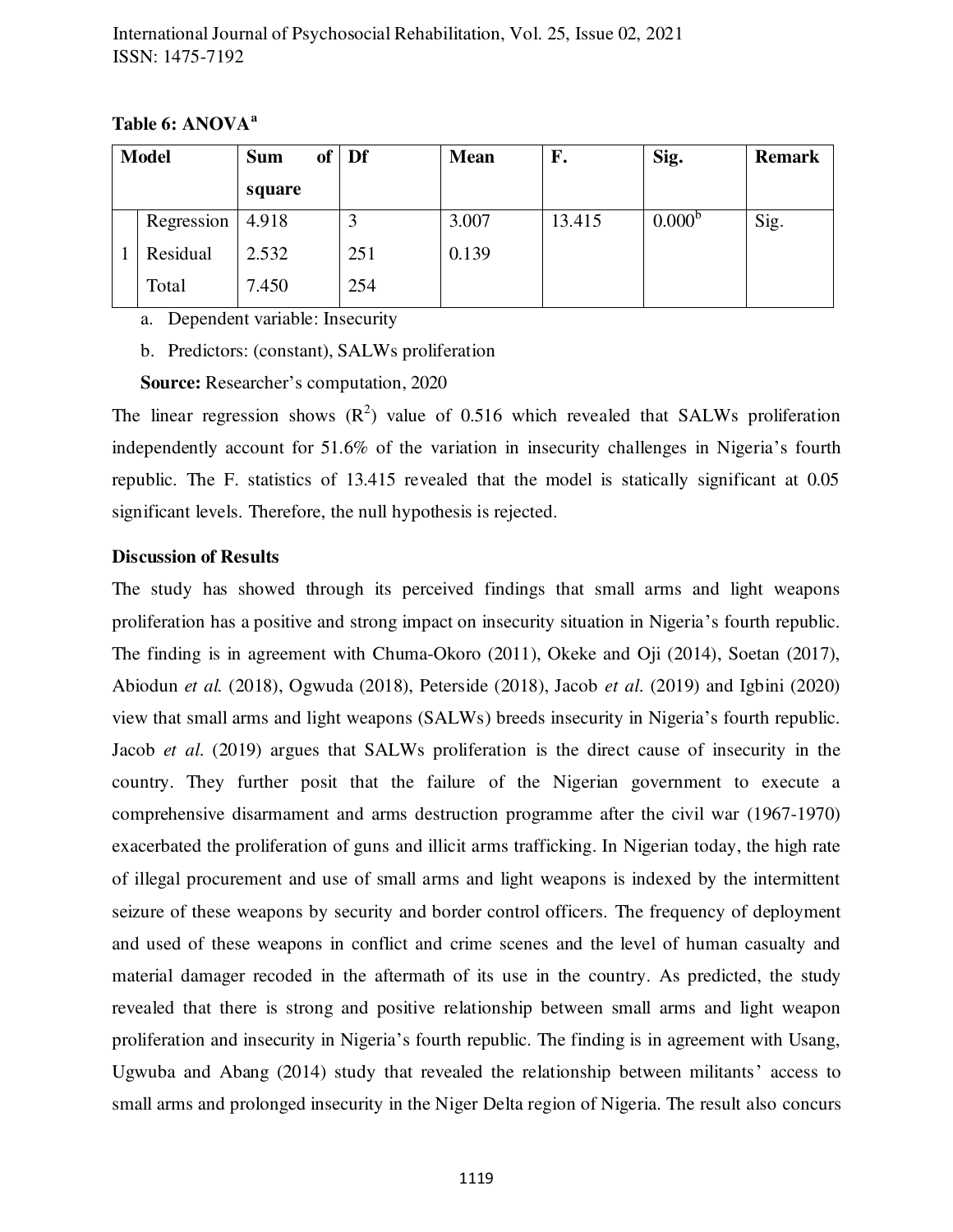with Soetan (2017), Abiodun *et al.*, (2018) and Jacob *et al*. (2019) view that there is direct link between small arms and light weapons proliferation and insecurity in Nigeria.

#### **Conclusion and Recommendations**

This study has critically assessed instances of fatal hostilities resulting from insecurity orchestrated by unchecked proliferation of small arms and light weapons (SALWs) in Nigeria. The study has showed through its findings that small arms and light weapons proliferation have a strong and positive impact on insecurity in Nigeria's fourth republic. Also, the relationship between small arms and light weapons proliferation and insecurity in Nigeria's fourth republic was confirmed. Based on these findings, the study concludes that small arms and light weapons proliferation has significant influence on insecurity situation in Nigeria. This explains why armed robbery, kidnapping, terrorism, insurgency, marauding herdsmen militancy and other social vices in Nigeria's fourth republic emanate from small arms and light weapons proliferation. Based on the empirical and theoretical findings of this study, the following policy recommendations were made:

- 1. There is need for thorough overhauling of laws regulating the possession of small arms and light weapons in Nigeria.
- 2. Nigerian government should intensify efforts to provide job opportunities for the unemployed youths roaming about on the Nigerian streets.
- 3. The governments should empower the youths through genuine empowerment schemes that would equip them to be self-employed and employer of labour and not N-power.
- 4. The government should intensify efforts to accelerate the pace of economic growth and development in the country.
- 5. The political leaders should promote peaceful co-existence among the diverse ethnoreligious and political groups in Nigeria. This will go a long way to help reduce the outbreak of violent conflicts that stoke small arms and light weapons proliferation.

## **References**

Abiodun, T. F., Ayo-Adeyekun, I., Onafowora, O., & Nwannenaya, C. (2018). Small arms and light weapons proliferation and its threats to Nigeria's internal security. *International Journal of Social Science and Humanities Research*, 6(3), 34-45.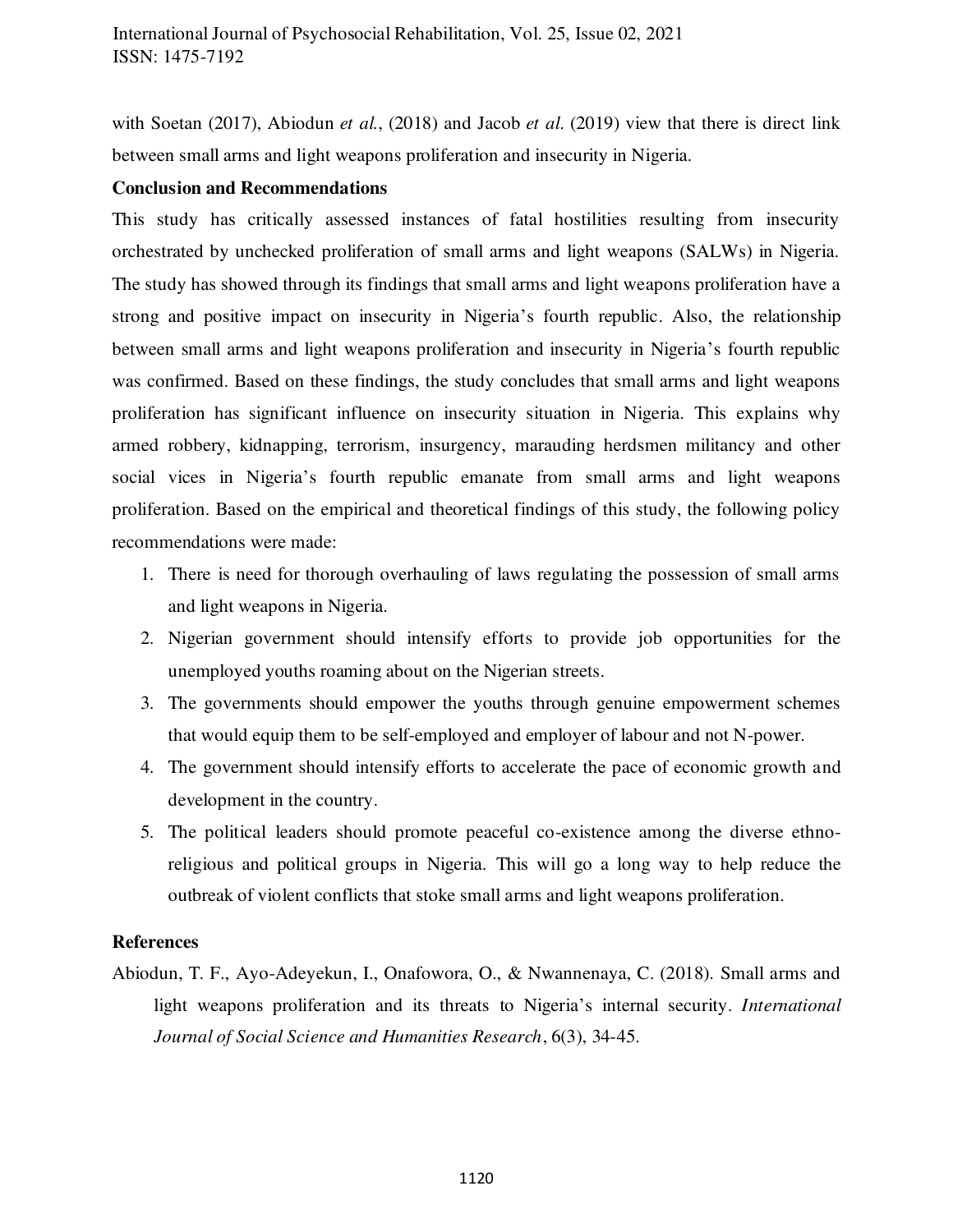- Achumba, I. C. Ighomereho, O. S. Akpor-Rebaro, M. O. M. (2013). Security challenges in Nigerian and the implications for business activities and sustainable development. *Journalof Economic and sustainable Development,* 4(2), 79-99.
- ACRL. (2010). *Small arms and light weapons in Africa: An ACRL resources guide for religious for peace*. New York: ACRL publishers.
- Adagba, O., Ugwu, S. C., &Eme, O. I. (2012). Activities of Boko Haram and insecurity question in Nigeria. *Arabian Journal of Business and Management Review*, 1(9), 77-99.
- Adagbabiri, M. M., &Okolie, U.C. (2018). Corruption and the challenges of insecurity in Nigeria's fourth republic. *Journal of Political Science and leadership Research*, 4(3), 41- 56.
- Awojobi, O. N (2014). Poverty and insecurity in Nigerian democratic dispensation. *InternationalJournal of Innovative Research & Development*, 3(6), 357-365.
- Ayissi, A., &Sall, I. (2005). *Combating the proliferation of small arms and light weapons in West Africa*. Geneva: United Nations Institute of Disarmament Research.
- Caleb, A., & Okafor G. (2015). The role of small arms and light weapons in African conflicts. *Journal of Political Science and International Relations*, 9(3), 16-34.
- Chambliss, W. (1975). *Towards a political economy of crime, theory and society*. New York: Manchester University Press.
- Chuma-Okoro. H. (2011). *Proliferation of small arms and light weapons in Nigeria: Legal implications*. Owerri: Canun Publishers.
- Eke, C. C. (2013). The challenges of conflict management in a democratic society: An overview of insecurity in Nigeria. *American International Journal of Social Science*, 2(3), 93-107.
- Florquin, N., Berman, E. G. (2005). *Armed and aimless: Armed groups, guns and human security in the ECOWAS regions*. Geneva: Small Arms Survey Publication.
- Garga, E. (2015). The effects of insecurity and poverty on human development at the municipal level in the Northern Nigeria. *Journal of Emerging Trends in Economics and Management Sciences*, 6(7), 268-276.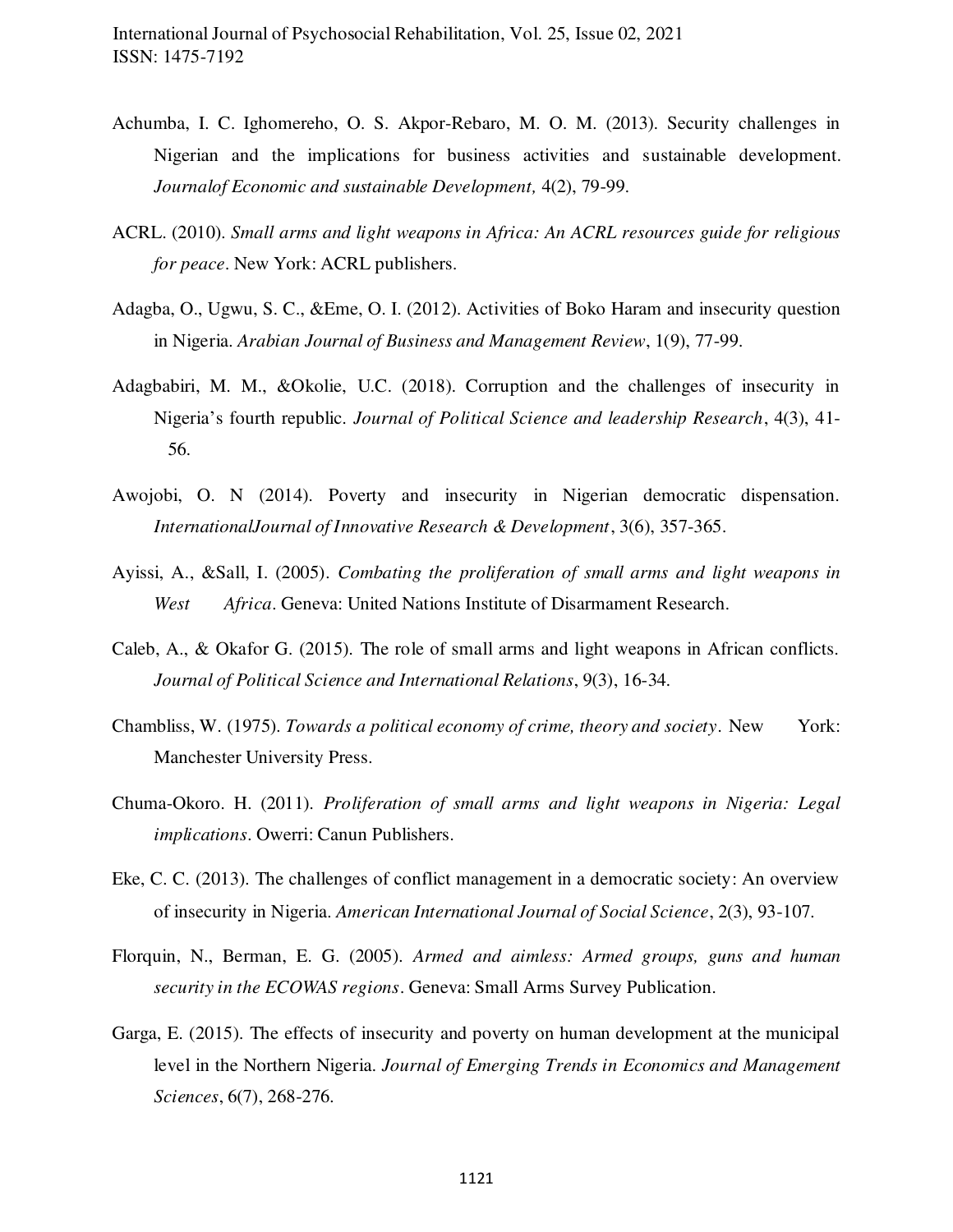- Greenberg, D. (1977). *Delinquency and age structure of society: Contemporary crises*. London: Routhledge.
- Hazen, J. M. & Horner, J. (2007).*Small arms, armed violence and insecurity in Nigeria: The in perspective*. Abuja: Small Arms Survey Occasional Paper 20 Publishers.
- Igbimi, M. D. (2020). Small arms and light proliferation: Implications for security and sustainable development in Nigeria. *International Journal of New Economics and Social Sciences*, 11(1), 289-296.
- Ighodalo, A. (2012). Election crisis, liberal democracy and national security in Nigeria's fourth republic. *British Journal of Arts and Social Science*, 10(2), 214-231.
- Imobighe, T. (1983). *The OAU, African defence and security*. Benin & Owerri: Adena Publishers.
- Jacob, D. G., Ishaya, J., & Ado, D. M. (2019). Small arms and light weapons proliferation and insecurity in Nigeria: Nexus and implications for national security. *IOSR Journal of Humanities and Social Science*, 24(2),34-39.
- Kelvin, L. (2007). Light weapons and intrastate conflict: Early warning factors and preventive action. Retrieved from<http://www.unidir.org/pdf/articles.pdf>on 20th July, 2020.
- Malam, B. (2019). Small arms and light weapons proliferation and its implication for West African region security. *International Journal of Humanities and Social Science*, 4 (8), 260-269.
- Nte, N. D. (2011). The changing patterns of small and light weapons proliferation and the challenges of national security in Nigeria. *Global Journal of Africa Studies*, 1(1), 5-23.
- Ogbu, C. Ereke, E. James, J. & Yusuf, A. Z (2017). Arms proliferation and armed banditry in Nigeria: Challenges and prospects for sustainable development. *Studies in Politics and Society*, 5(1), 18-31.
- Ogwuda, E. G. (2018). Towards prevention of unlawful proliferation of small arms and light weapons in Nigeria. *International Journal of Law*, 4(4), 70-80.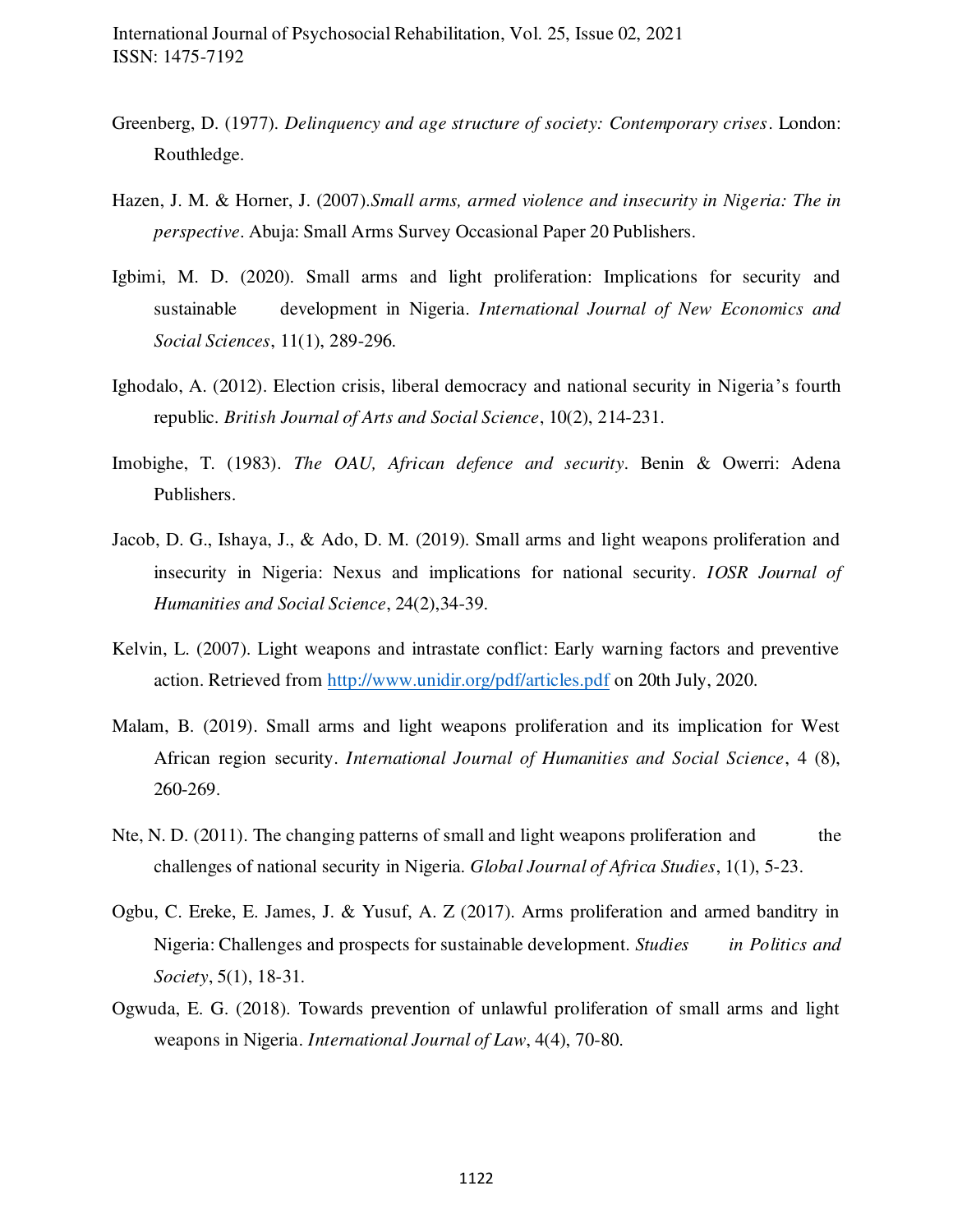- Okeke, V. O. S., & Oji, R.O. (2014). The Nigerian state and the proliferation of small arms and light weapons in the Northern part of Nigeria. *Journal of Educational and Social Research*, 4(1), 415-428.
- Oko, E., Ufomba, H., Benjamin, W. (2018). Is Nigeria a failed state? A commentary on the Boko Haram insurgency. *Global Journal of Human-Social Science: F. Political Science*, 18(5) 35-38.
- Okolie, U. C. Onyema, A. O.&Basey, U. S. (2019) Poverty and insecurity in Nigeria: An empirical study. *International Journal of Legal Studies*, 6(2), 247-261.
- Omede, A. J. (2012). Nigeria: Analyzing the security challenges of the Goodluck Jonathan administration. *Canadian Social Science*, 7 (5) 90-1-02.
- Onifade, C., Imhonopi, D., &Urim, U. M. (2013). Addressing the insecurity challenge in Nigeria: The imperative of moral values and virtue ethics. *Global Journal of Human-Social Science*: *F. Political Science*, 13(2), 53-63.
- Onoja, A. F. (2014). In search of the cause of insecurity n Nigeria: A note on administrations and their agendas. *Journal of conflectology*, 5(1), 33-41.
- Osawe, C. O. (2013). *Security challenges in Nigeria: Collablorative role of the citizen*. A paper presented at the Nigeria Red Cross Week, Lagos Chapter, 20<sup>th</sup> August.
- Osawe, C. O. (2015). Increase wave of violent crime and insecurity: a threat to socio-economic development in Nigeria. *IOSR Journal of Humanities and Social Science*, 20(1), 123-133.
- Otto, G., Ukpere, W. I. (2012). National security and development in Nigeria. *African Journal of Business Management*, 6(2), 13-26.
- Peterside, Z. B. (2018). The impacts of proliferation of small arms and light weapons on the quest for national security in Nigeria: *Saudi Journal of Humanities and Social Sciences*, 3(7), 852-860.
- Quinney, R. (1980). *Class, state and crime*. London: Longman.

Saburi, B. (1957). *The egba and their neighbours*. Exford: Oxford University Press.